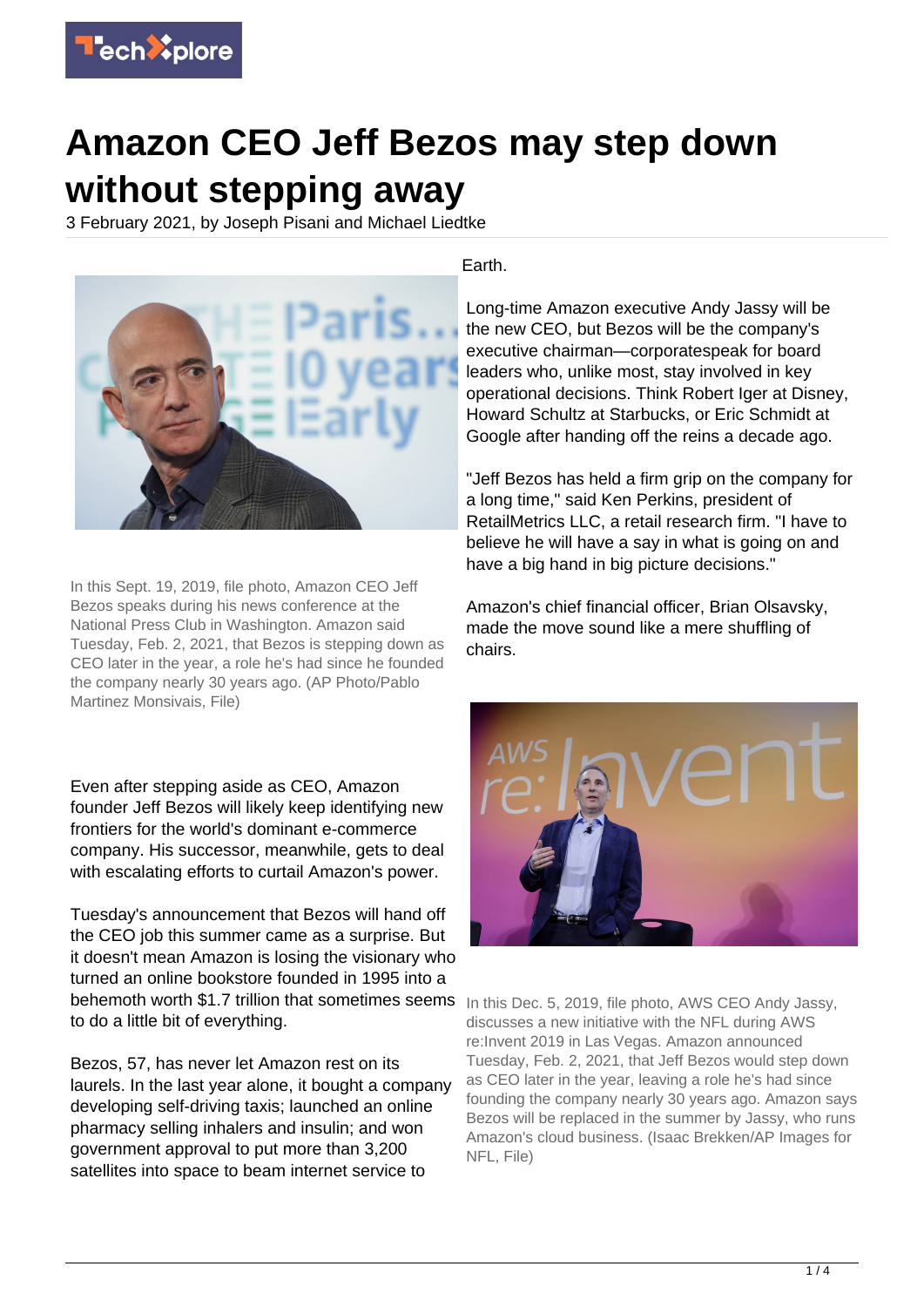

"It's more of a restructuring of who's doing what," he said during a Tuesday call with reporters.

Investors didn't flinch upon after hearing about Amazon's forthcoming change in command, and instead appear to be more focused the company's blockbuster earnings, which it also announced Tuesday. After see-sawing back and forth Wednesday, Amazon's stock price wound up declining 2% to close at \$3,312.53—not the type of drop that occurs when Wall Street is worried about a management shake-up.

"I don't think he's going to be completely hands off," CFRA analyst Tuna Amobi said of Bezos.

[In a blog post](https://www.aboutamazon.com/news/company-news/email-from-jeff-bezos-to-employees), Bezos said the CEO job had pulled him away from exploring new ideas and initiatives that could yield growth opportunities. He now intends to focus more on such innovation, along with other ventures, such as his rocket ship company Blue Origin and his newspaper, The Washington Post.

"Being the CEO of Amazon is a deep responsibility, and it's consuming," Bezos wrote. "When you have a responsibility like that, it's hard to put attention on anything else."

The shift will saddle Jassy with some of the responsibilities that Bezos clearly didn't enjoy. Perhaps the most daunting is the increasing scrutiny of Amazon's clout in an online shopping market that has become even more essential to consumers during the past year's pandemic.



In this Thursday, June 6, 2019, file photo, Amazon CEO Jeff Bezos speaks at the Amazon re:MARS convention, in Las Vegas. Amazon said Tuesday, Feb. 2, 2021, that Bezos is stepping down as CEO later in the year, a role he's had since he founded the company nearly 30 years ago. (AP Photo/John Locher, File)

The U.S. government already has slapped two other technology powerhouses, Google and Facebook, with antitrust lawsuits. Both regulators and lawmakers have left little doubt that they are taking a hard look at whether similar action is warranted against Amazon and Apple.

European regulators, meanwhile, are taking on Amazon in an antitrust case filed late last year. They accuse the company of mining the data of merchants selling products on its site to gain an unfair advantage over them.

Jassy will likely have to ward off the antitrust threat while also trying to forge his own legacy. A revered company founder can cast a long shadow.

"Amazon's size makes some industries uncomfortable, some governments uncomfortable and Andy Jassy will have to deal with the consequences," Gartner analyst Ed Anderson said. "That will be some of the new era of his leadership."

Jassy, 53, also may face pressure from critics who believe Amazon's success has been built in part by mistreating many of its 1.3 million employees, especially those in the distribution warehouses and delivery trucks who are paid far less than the tech engineers while also facing more hazardous conditions.

"Jeff Bezos' departure as CEO is a chance for Amazon to turn over a new leaf," said Robert Weissman, president of Public Citizen, an activist group in Washington. "It should start by paying all its workers a living wage and ensuring they have safe and healthy working conditions."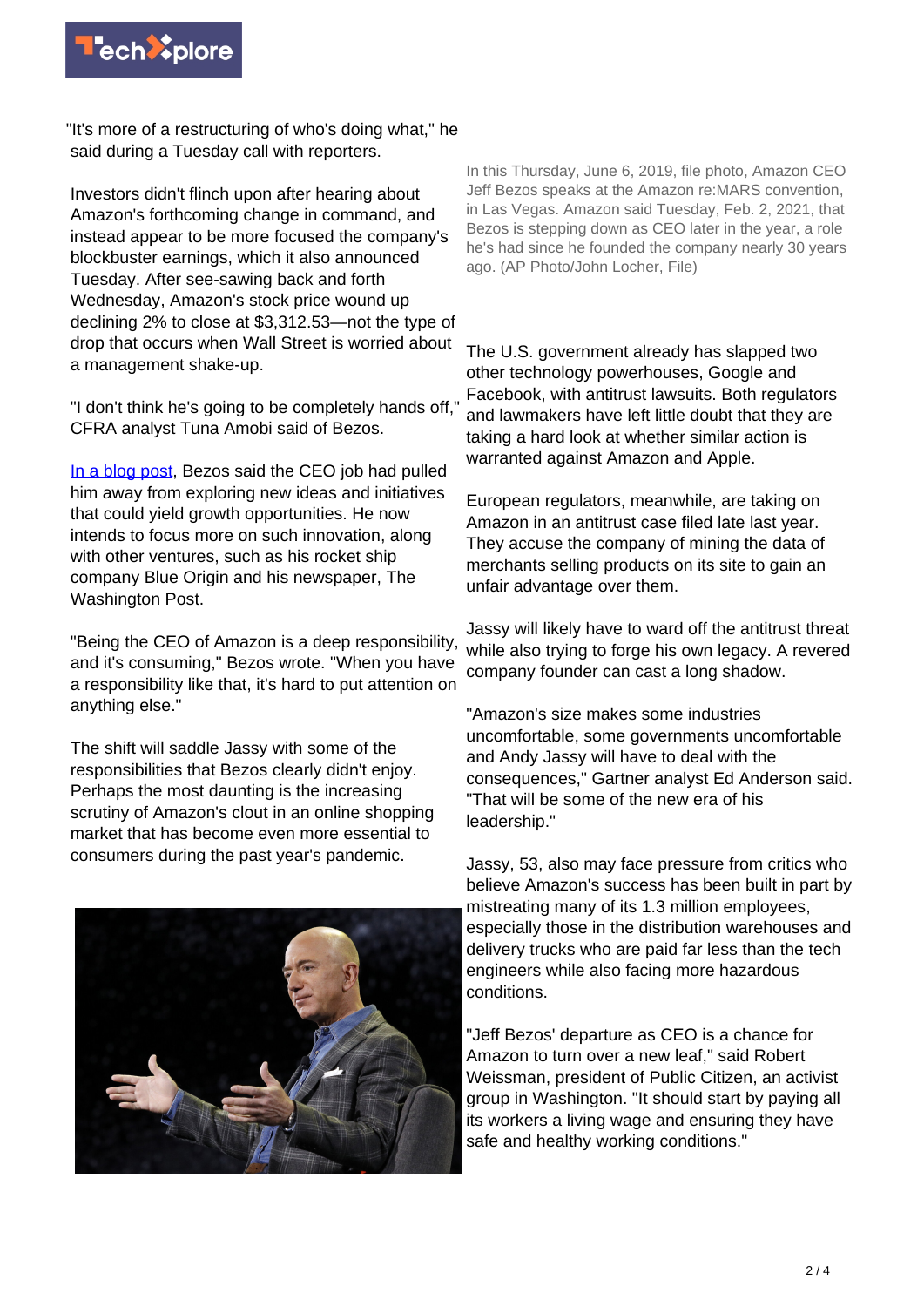



In this Oct. 1, 2020, file photo, an Amazon Prime logo appears on the side of a delivery van as it departs an Amazon Warehouse location in Dedham, Mass. Amazon announced Tuesday, Feb. 2, 2021, that Jeff Bezos would step down as CEO later in the year, leaving a role he's had since founding the company nearly 30 years ago. (AP Photo/Steven Senne, File)

If Jassy needs a shoulder to lean on, Bezos will likely be there for him, predicted Jeffrey Sonnenfeld, a Yale University professor who has closely studied management succession issues. He expects Bezos to orchestrate a "gradual transfer of power with continuity of command and partnership."

Analysts said Bezos appears to have picked a successor who's up for the challenge. Sonnenfeld said he believes the choice may have been made last summer, resulting in the departure of another trusted lieutenant, Jeff Wilke, who had also been widely viewed as a candidate to become Amazon's next CEO.

Jassy is highly respected for building up Amazon's web services division, which runs many of the world's biggest websites. Earnings from that cloudcomputing service also helped subsidize the company's online shopping operations as it cut prices so low that it lost money for many years.

"He's proven himself in building the most profitable part of the company," Amobi said. "His challenge is translating that to the broader e-commerce platform."

© 2021 The Associated Press. All rights reserved. This material may not be published, broadcast, rewritten or redistributed without permission.